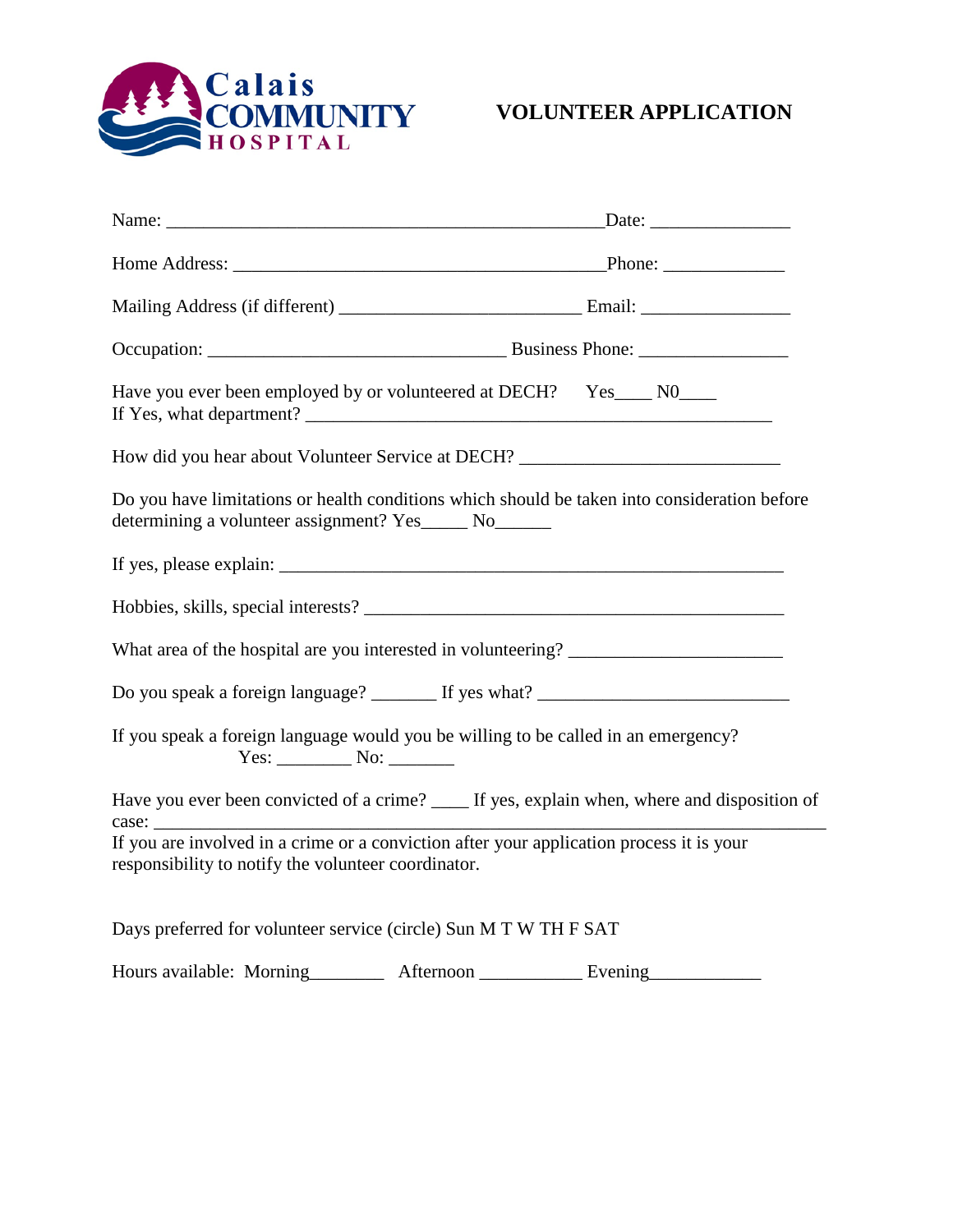

| <b>Emergency Contact:</b> |                                                                   |                                                                                                                                                                                                                                                                                          |  |  |
|---------------------------|-------------------------------------------------------------------|------------------------------------------------------------------------------------------------------------------------------------------------------------------------------------------------------------------------------------------------------------------------------------------|--|--|
|                           |                                                                   |                                                                                                                                                                                                                                                                                          |  |  |
|                           |                                                                   |                                                                                                                                                                                                                                                                                          |  |  |
|                           |                                                                   | Home Phone: ________________Work Phone: __________________Cell Phone: ______________________________                                                                                                                                                                                     |  |  |
|                           | program. Other immunizations required are MMR, Varicella, and TB. | Immunization Status: A record of current immunizations is required to participate in volunteer<br>Documentation of immunizations is attached to this application: Yes______ No______<br>References: Please list two non-relatives as references, include at least one former employer or |  |  |
| volunteer supervisor.     |                                                                   |                                                                                                                                                                                                                                                                                          |  |  |
|                           |                                                                   |                                                                                                                                                                                                                                                                                          |  |  |
|                           |                                                                   |                                                                                                                                                                                                                                                                                          |  |  |
|                           |                                                                   |                                                                                                                                                                                                                                                                                          |  |  |
|                           |                                                                   |                                                                                                                                                                                                                                                                                          |  |  |
|                           |                                                                   |                                                                                                                                                                                                                                                                                          |  |  |

If I am injured while I am on volunteer duty at Down East Community Hospital, the hospital has my consent for treatment in the Emergency Room.

I understand that due to the sensitive nature of the services provided by DECH all information pertaining to patients is strictly confidential.

I agree that I will be available to volunteer within the hours I have stated. If I cannot be available for those hours I will notify the Volunteer Coordinator in advance.

I consent to have the references listed above contacted by phone or mail.

Date: \_\_\_\_\_\_\_\_\_\_\_\_\_\_\_ Applicant's Signature: \_\_\_\_\_\_\_\_\_\_\_\_\_\_\_\_\_\_\_\_\_\_\_\_\_\_\_\_\_\_\_\_\_\_\_